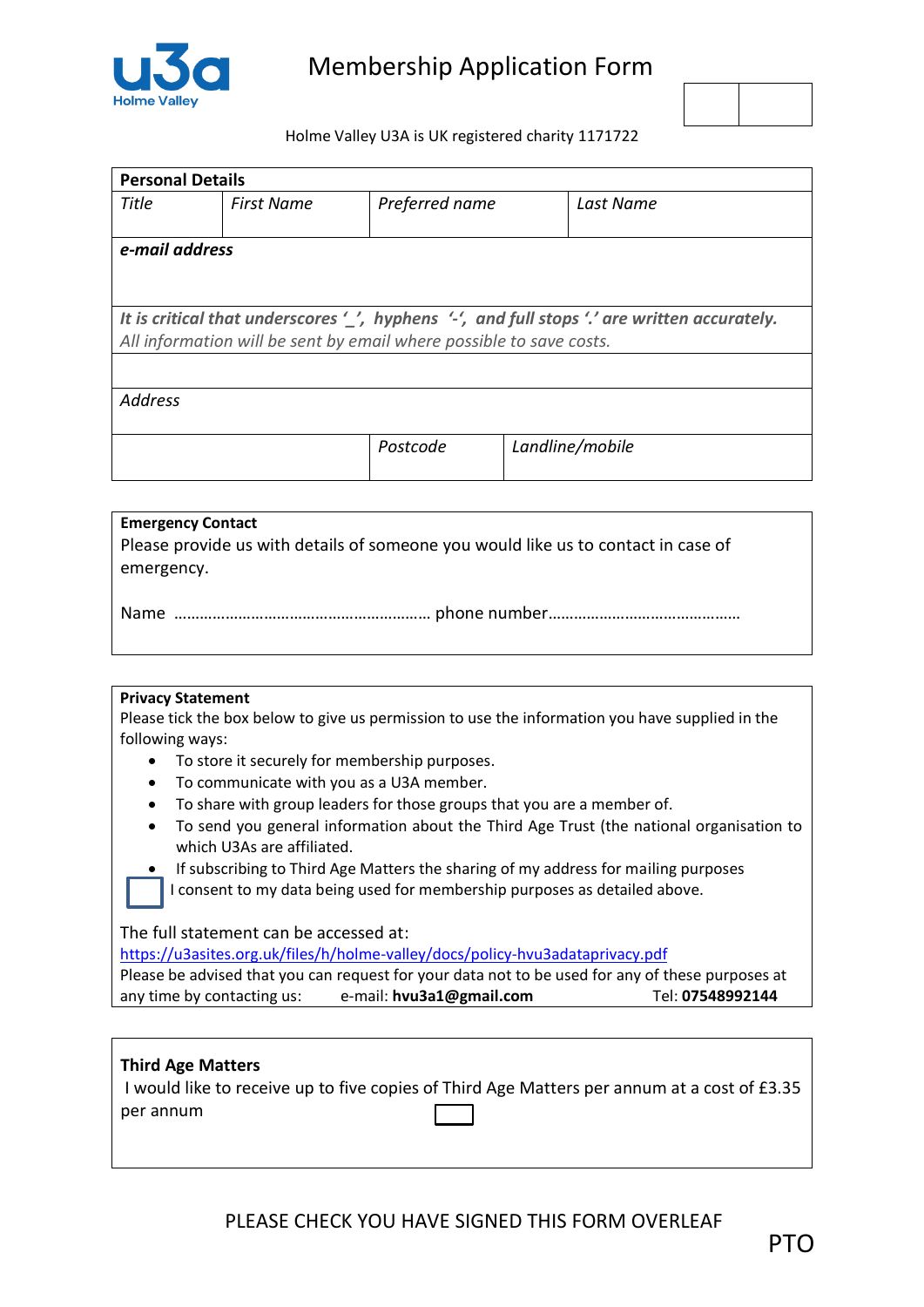

**Fees** The Membership Year starts on 1st May **£16** if joining between **1 st May and 30th December £10** if joining between **1 st January and 30th April.**  These include fees of £5.50 payable to the u3a Trust for essential services including Advisory and IT services and Insurance. **Payment** can be made by **preferably by bank transfer to** account **Holme Valley U3A Sort Code**: 40 25 10 **Account No:** 14365127 or by cheque payable to **Holme Valley U3A Reference NEW Please circle your method of payment: Bank transfer/cheque**

## **Gift Aid**

This is a good source of income for Holme Valley U3A. We would like you to participate if you are a UK tax payer. If you would you be willing for us to claim Gift Aid on your membership fee please complete the form attached.

# **Terms and Conditions of Membership**

All members must:

- 1. Abide by the Aims and Guiding Principles of the U3A movement\*.
- 2. Always act in the best interests of the U3A and never do anything to bring the U3A into disrepute.
- 3. Treat fellow members with courtesy at all times.
- 4. Abide by the terms and conditions of the constitution\*.
- 5. Comply with and support the decisions of the elected committee.
- 6. Advise the committee of any change in your personal details.

\* These are on our web site and available at our Members Monthly Meetings. If you wish to see a copy please contact the Membership Secretary.

I apply for membership of Holme Valley U3A and confirm that

- I will comply with the terms and conditions of membership as outlined above
- I have enclosed a cheque for the appropriate amount made payable to Holme Valley U3A
- I have read and completed the privacy statement.

Signed **Dated** 

**Please hand this form in at a meeting or post** to HVU3A c/o 8 Westwood Ave, Honley, Holmfirth, HD9 6QS

**For office use only.**

|             |  |  | Beacon $\Box$ Card issued $\Box$ TAM $\Box$ email $\Box$ gift aid $\Box$ paper copy $\Box$ |
|-------------|--|--|--------------------------------------------------------------------------------------------|
| Rev: 1/3/22 |  |  |                                                                                            |